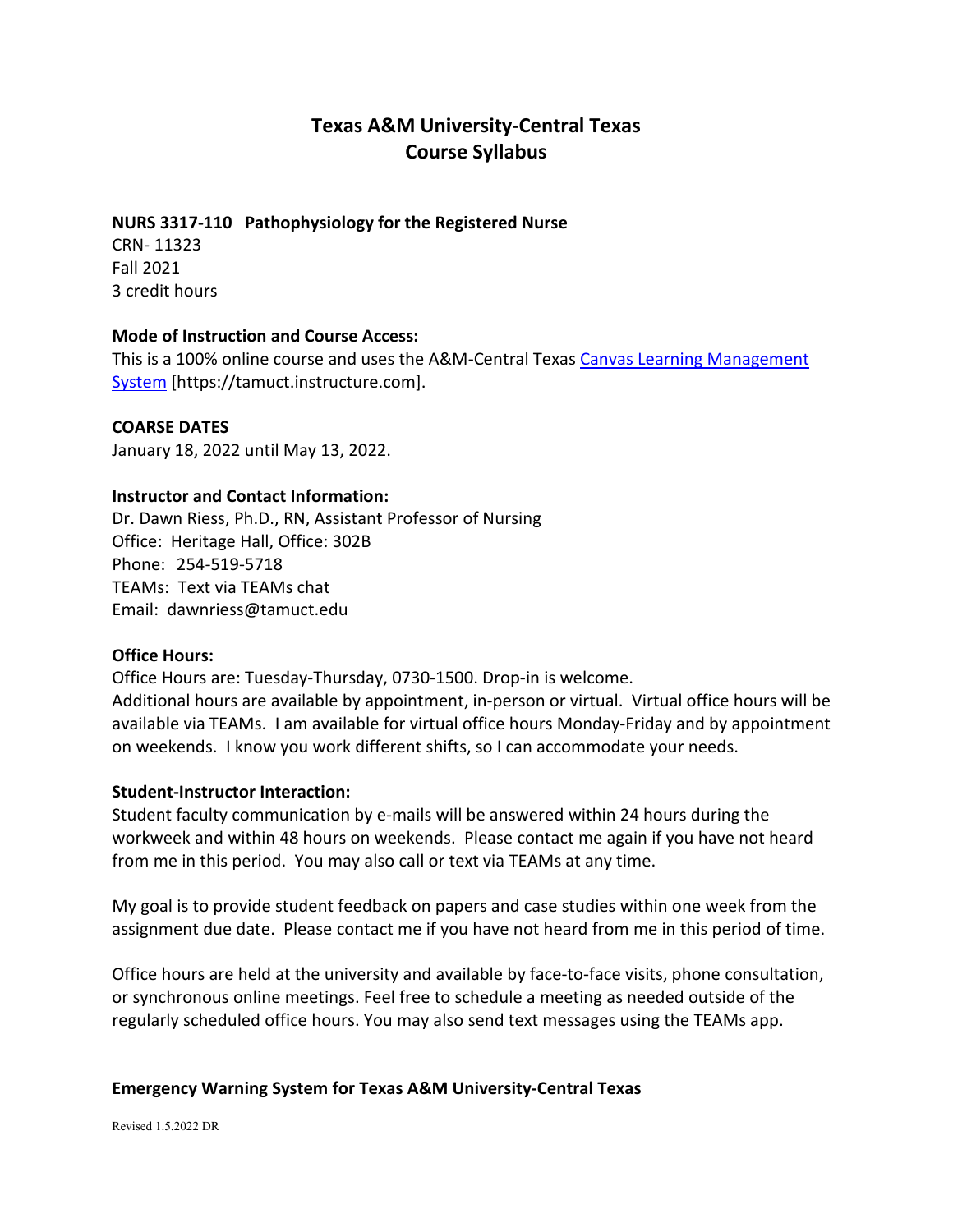**SAFEZONE.** SafeZone provides a public safety application that gives you the ability to call for help with the push of a button. It also provides Texas A&M University-Central Texas the ability to communicate emergency information quickly via push notifications, email, and text messages. All students automatically receive email and text messages via their myCT accounts.

Downloading SafeZone allows access to push notifications and enables you to connect directly for help through the app.

You can download SafeZone from the app store and use your myCT credentials to log in. If you would like more information, you can visit the [SafeZone](http://www.safezoneapp.com/) website [www.safezoneapp.com].

To register SafeZone on your phone, please follow these 3 easy steps*:*

- 1. Download the SafeZone App from your phone store using the link below:
	- o [iPhone/iPad:](https://apps.apple.com/app/safezone/id533054756) [https://apps.apple.com/app/safezone/id533054756]
		- o [Android Phone / Tablet](https://play.google.com/store/apps/details?id=com.criticalarc.safezoneapp)

[https://play.google.com/store/apps/details?id=com.criticalarc.safezoneapp]

- 2. Launch the app and enter your myCT email address (e.g. {name}@tamuct.edu)
- 3. Complete your profile and accept the terms of service.

# **University Student Conduct Guide**:

[https://www.tamuct.edu/student-affairs/docs/Code-of-Student-Conduct\\_2021.pdf](https://nam04.safelinks.protection.outlook.com/?url=https%3A%2F%2Fwww.tamuct.edu%2Fstudent-affairs%2Fdocs%2FCode-of-Student-Conduct_2021.pdf&data=04%7C01%7Cdawnriess%40tamuct.edu%7Cd23b1ef83aef447a684e08d9640b8c11%7C9eed4e3000f744849ff193ad8005acec%7C0%7C0%7C637650823013530413%7CUnknown%7CTWFpbGZsb3d8eyJWIjoiMC4wLjAwMDAiLCJQIjoiV2luMzIiLCJBTiI6Ik1haWwiLCJXVCI6Mn0%3D%7C1000&sdata=HNULVdxv%2BBEa15A9lbFtYlohZEWbxKqePKBT15SRg10%3D&reserved=0)

5.4.5.Disorderly Conduct 5.4.5.1. The university supports the principle of freedom of expression for both instructors and students. The university respects the rights of instructors to teach and students to learn. Maintenance of these rights requires conditions that do not impede their exercise. An individual engaging in disorderly conduct may be subject to disciplinary action. Such activities may include, but are not limited to: x Leading others to disrupt scheduled and/or normal activities on University premises. x Classroom behavior that seriously interferes with either (a) the faculty member's ability to conduct the class or (b) the ability of other students to profit from the instructional programs. x Any behavior in class or out of class, which for any reason interferes with the class work of others, involves disorder, or otherwise disrupts the regular and essential operation of the University. x Activity or conduct that violates the Texas A&M University-Central Texas Rules on Freedom of Expressive Activity (See Appendix A). 5.4.5.2. Disorderly conduct is public behavior that is disruptive lewd, or indecent; breach of peace; or aiding, or procuring another person to breach the peace on University premises or at functions sponsored by the University or participated in by members of the University community.

## **COURSE INFORMATION**

# **Course Overview and Description:**

The focus of this course is to understand the pathophysiological basis for disease processes in adults and children. Central concepts will address symptoms, treatment, and prognosis. The major direction of this course will be on clinical application of findings that underlie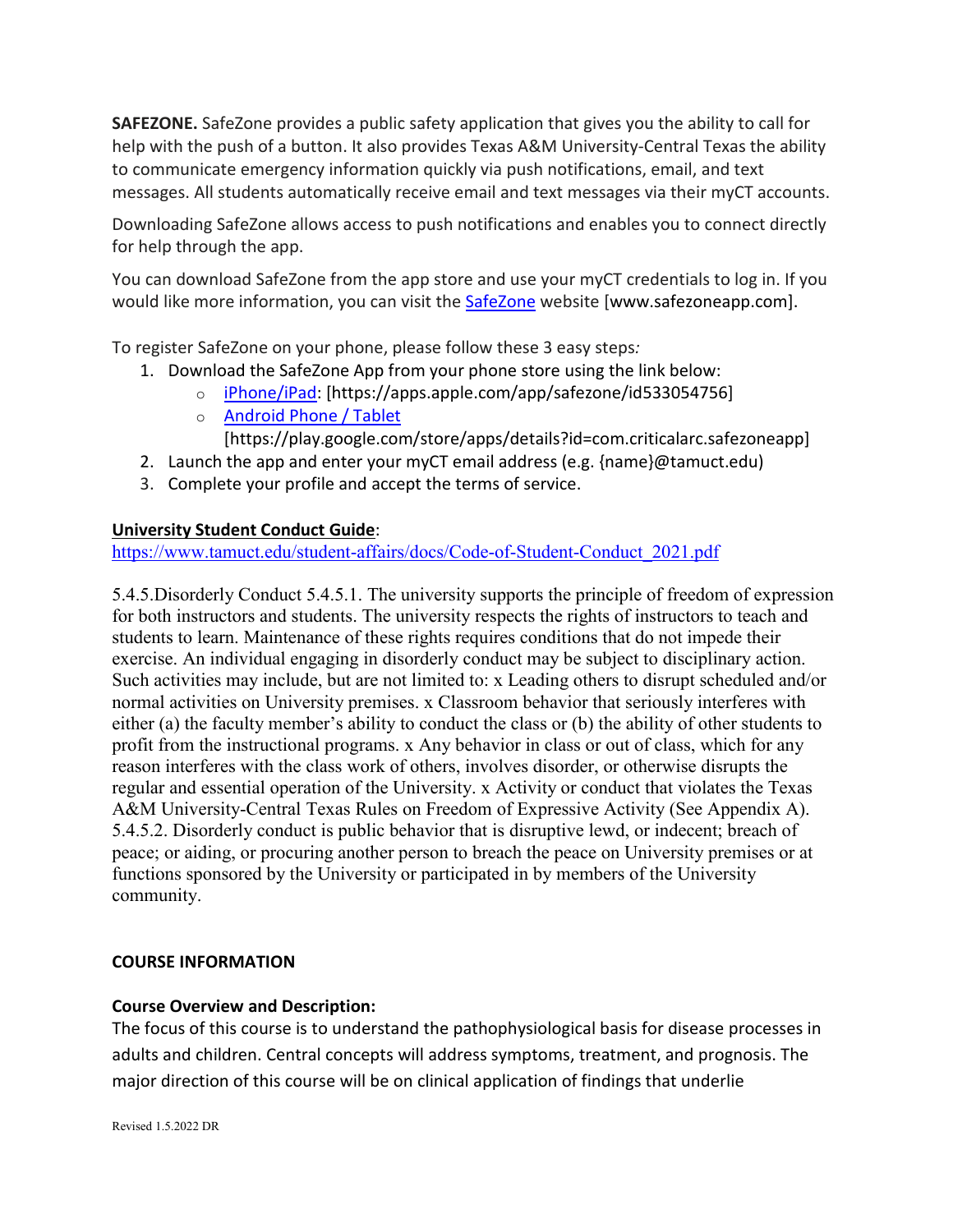pathogenesis and provide a basis for evidence-based practice. The course is specifically designed to meet the needs of nursing students.

# **Prerequisites/Co-requisites:**

NURS 3300

## **Course Objectives:**

By the end of this course the student will be able to:

- Recognize disease processes and relate them to treatment modalities and patient response.
- Explain the central concepts of pathophysiology and pathophysiologic alterations in the body.
- Evaluate homeostasis as a mechanism for achieving and maintaining normal interaction of structure and functions.
- Evaluate various disease processes and their outcomes.
- Integrate theories and concepts from the sciences into nursing practice.
- Integrate evidence-based interventions into the care of complex pathology states.
- Utilize self-reflection as a means of improving nursing practice.

# **Nursing Program Student Learning Outcomes:**

Pathophysiology for the RN addresses the following Nursing Program Student Learning Outcomes:

- Integrate knowledge and skills in the provision of patient-centered care from liberal education base. Domain 1: Knowledge for Nursing Practice.
- Integrate best practices in scholarship for translating evidence into practice. Domain IV: Scholarship for Nursing Practice.
- Utilize models and theories of clinical prevention and population health to perform nursing actions which optimize heath of a target population. Domain III: Population Health.

# **Professional Standards and Guidelines:**

The curriculum is guided by: American Association of Colleges of Nursing, (2021). [The](https://www.aacnnursing.org/Portals/42/AcademicNursing/pdf/Essentials-2021.pdf)  [Essentials: Core Competencies for Professional Education.](https://www.aacnnursing.org/Portals/42/AcademicNursing/pdf/Essentials-2021.pdf) Washington, DC. [https://www.aacnnursing.org/Portals/42/AcademicNursing/pdf/Essentials-2021.pdf]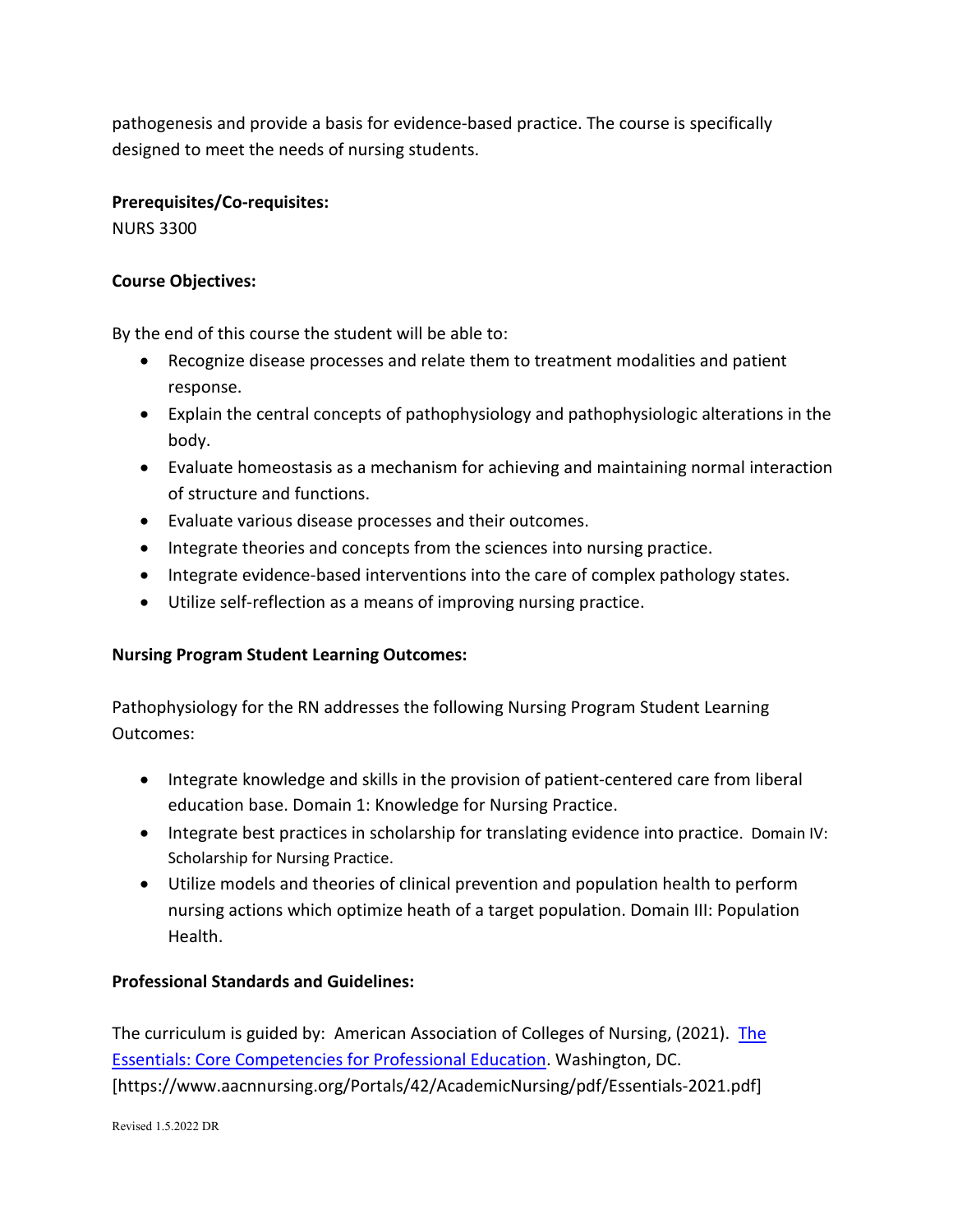- Essential 1.1: Demonstrate an understanding of the discipline of nursing's distinct perspective and where shared perspectives exist with other disciplines.
- Essential 1.2: Apply theory and research-based knowledge from nursing, the arts, humanities, and other sciences.
- Essential 2.2: Communicate effectively with individuals.
- Essential 2.3: Integrate assessment skills in practice.
- Essential 2.4: Diagnose actual or potential health problems and needs.
- Essential 2.5: Develop a plan of care.
- Essential 2.8: Promote self-care management.
- Essential 3.1h: Describe general principles and practices for the clinical management of populations across the age continuum.
- Essential 4.2c: Use best evidence in practice.

The curriculum is also guided by: The Texas Board of Nursing, (2021). [Differentiated Essential](https://www.bon.texas.gov/pdfs/publication_pdfs/Differentiated%20Essential%20Competencies%202021.pdf)  Competencies of [Graduates of Texas Nursing Programs.](https://www.bon.texas.gov/pdfs/publication_pdfs/Differentiated%20Essential%20Competencies%202021.pdf)

[https://www.bon.texas.gov/pdfs/publication\_pdfs/Differentiated%20Essential%20Competenci es%202021.pdf]

- Member of the Profession
- Provider of Patient-Centered Care
- Patient Safety Advocate
- Member of the Health Care Team

# **Required Reading and Textbook:**

Norris, T. L. (2019). *Porth's pathophysiology: Concepts of altered health states* (10<sup>th</sup> ed.). Wolters Kluwer. ISBN: 978-1-4963-7755-5

# **COURSE REQUIREMENTS**

# **Course Requirements:**

For each of the five modules you will complete a module quiz, a case study and a reflection paper. Your total grade is based on 100 points.

- Each quiz is worth 10 points for a total of 50 points. Quiz questions are based on the objectives that are listed with each specific module.
- Each case study is worth 9 points for a total of 45 points. Each case study is based on the course learning outcomes.

Revised 1.5.2022 DR • Each reflection paper is worth 1 point for a total of 5 points. The reflection papers are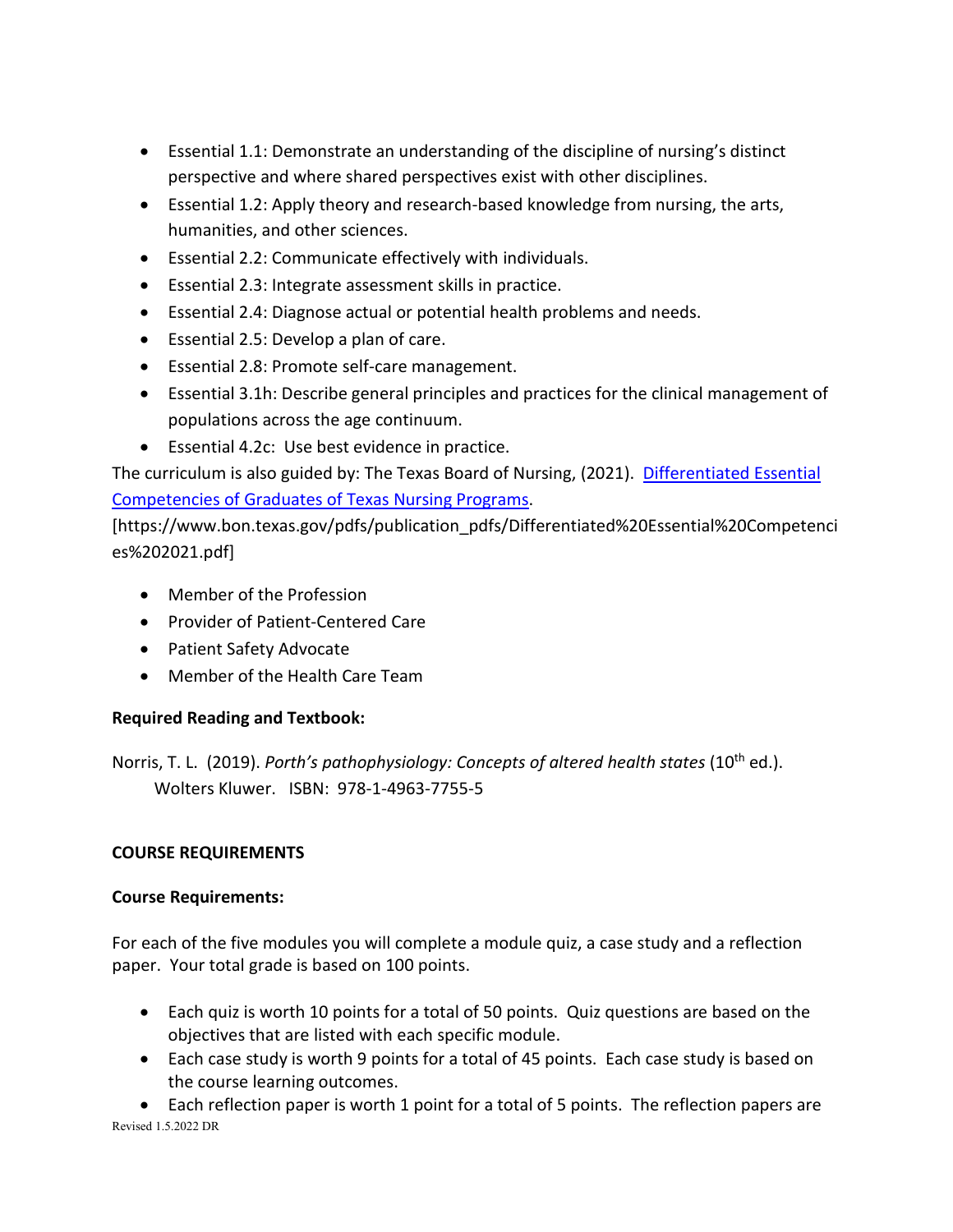used to assess application of course content and to provide feedback on areas of the course that you find confusing or difficult.

## **Grading:**

## **Final Course Grades are Based on the Following Scale:**

A=90.0-100 points B=80.0-89.9 points C=70.0-79.9 points (note: a final grade of "C" or higher is required to pass the course) D=60.0-69.9 points F=0-59.9 points

## **Late Submission of Assignments**:

On occasion, you may find that you need a time extension for one of your reflection papers or case study assignments. Please note that an extension will only be given if requested prior to the assignment deadline. If you need an extension, please send me an email with the following information: 1) Name of assignment; 2) Length of the extension that you are requesting (for example, one day, one week); and 3) The reason you are requesting an extension. If a requested extension is not granted, then the *Department of Nursing Late Assignment Policy* is followed.

# *Department of Nursing Late Assignment Policy*

Assignments are due on the date and time outlined in the course schedule and syllabus. A 10% deduction will be taken for each day an assignment is past the due date. After three days, a grade of 0 will be entered into the gradebook for that assignment. This includes all quizzes, discussion boards, and any other written work in the course. Exceptions will be granted at faculty discretion and only if arrangements were made prior to the due date.

## **Course Assignment Due Dates:**

Sunday, January 23, 2022—Start Here Orientation Assignments Sunday, January 30, 2022—Case Study 1 Friday, February 4, 2022—Reflection Paper 1 AND Original Discussion Post Sunday, February 6, 2022—Quiz 1 AND Response to ONE peer in the Discussion Sunday, February 20, 2022—Case Study 2 Friday, February 25, 2022—Reflection Paper 2 AND Original Discussion Post Sunday, February 27, 2022—Quiz 2 AND Response to ONE peer in the Discussion Sunday, March 13, 2022—Case Study 3 Friday, March 25, 2022—Reflection Paper 3 AND Original Discussion Post Sunday, March 27, 2022—Quiz 3 AND Response to ONE peer in the Discussion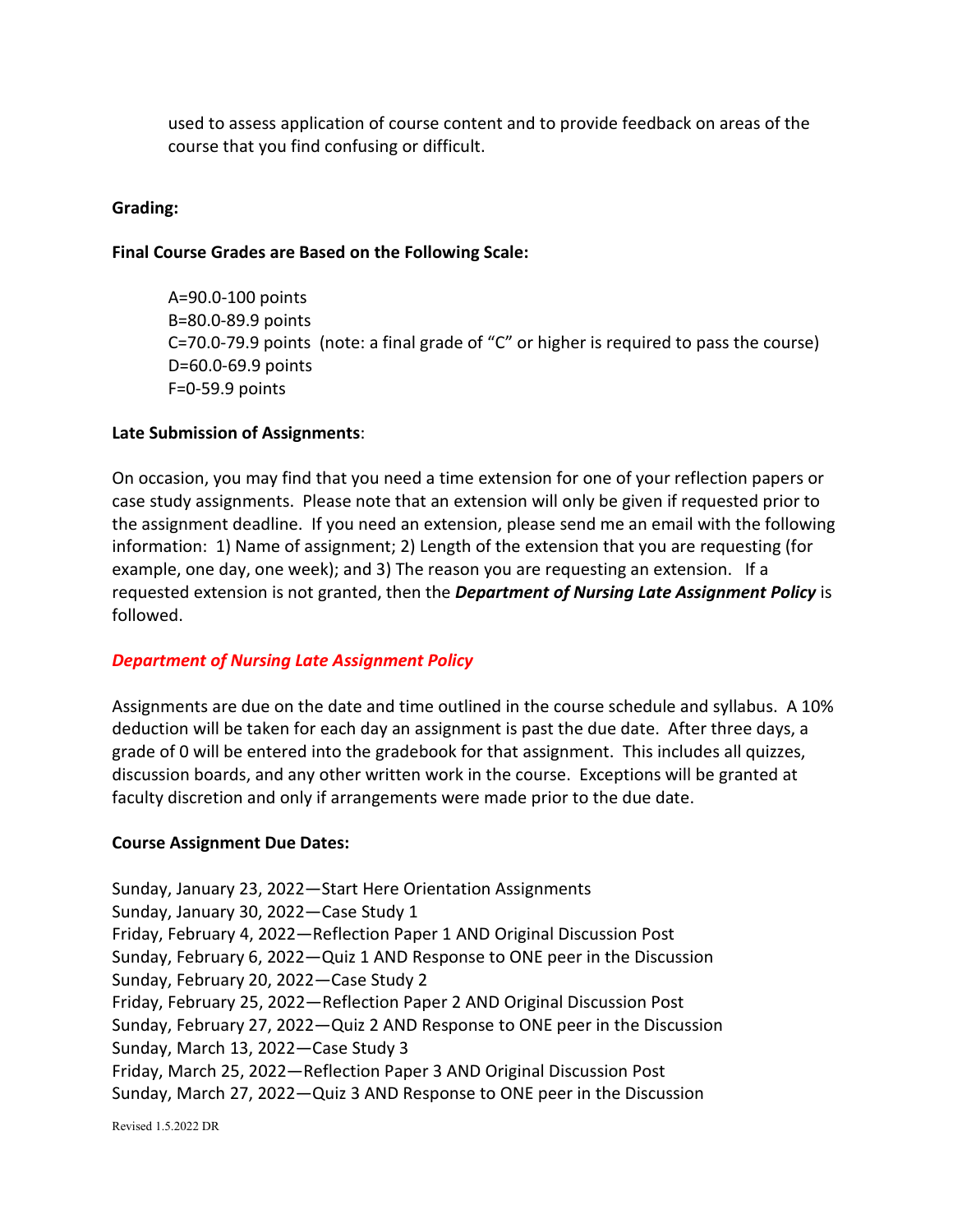Sunday, April 10, 2022—Case Study 4 Friday, April 15, 2022—Reflection Paper 4 AND Original Discussion Post Sunday, April 17, 2022—Quiz 4 AND Response to ONE peer in the Discussion Sunday, May 1, 2022—Case Study 5 Friday, May 6, 2022—Reflection Paper 5 AND Original Discussion Post Sunday, May 8, 2021—Quiz 5 AND Response to ONE peer in the Discussion Friday, May 13, 2021—Complete "Blue" End-of-Course Survey

### **GRADING CRITERIA RUBRICS**

### **Case Study Assignment Rubric:**

Case studies are about real-life situations. A case study typically involves a story about a client and their health care situation. This assignment is designed to give you the opportunity to synthesize and apply concepts learned in this and in previous coursework to analyze a realworld scenario.

After the case study story is presented, you will have a series of questions to answer that directly link course concepts to the client's situation. Each case study is worth 9 points (9% of your grade). The grading rubric is provided below:

## **Knowledge Application- Application of pathophysiological concepts to the case study.**

**6 Points**—Each answer is comprehensive and accurately explains the concepts of pathophysiology at the molecular, cellular and organ level. Each answer clearly demonstrates a depth of subject knowledge in pathophysiology.

**4 Points**—Each answer is complete and explains the pathophysiology at a sufficient level. Some, but not all of the answers demonstrate a depth of subject knowledge in pathophysiology.

**2 Points**--Insufficient, incomplete or inaccurate explanation of concepts of pathophysiology to the case study.

# **Information Literacy- Referencing style conforms to APA format and references are reputable academic sources.**

**3 Points**--An extensive range of recent, applicable scholarly reference material is cited. APA format is exemplary. All sources are accurately documented. Each answer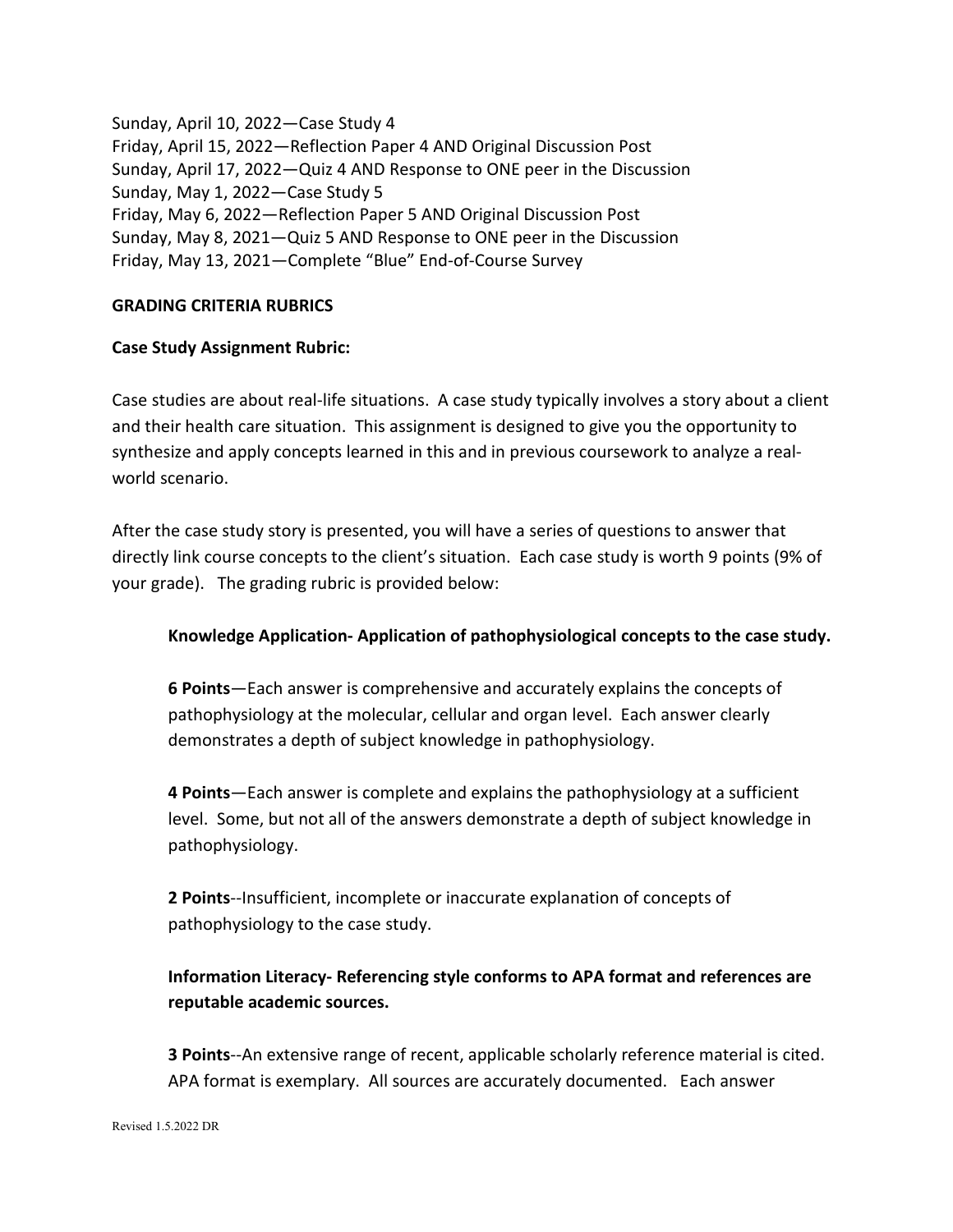includes a minimum of one citation. A full reference for each citation is listed at the end of the case study.

**2 Points**--A range of recent applicable scholarly reference material is cited. APA format is accurate with minimal mistakes. Most answers include citations and a complete reference for each citation is listed at the end of the case study.

**1 Point**--Insufficient citation of recent, applicable and scholarly reference materials. Some sources are not accurately documented. Reference list is incomplete or missing. Multiple APA errors noted throughout the case study.

# **Module Reflection Paper Assignment Rubric:**

Reflective writing is different from most other forms of academic writing because it does not require that you cite sources. Instead, it calls on you to express your own views on an experience, even though you may have "experienced" it only in print or on the screen. Reflective writing is designed to help you learn. The process of writing forces your brain to take action on the information, consolidating it and fixing it in long term memory. It also provides an opportunity to express what you think and how and why you think that way.

Prior to the end of every module, a Module Reflection Paper must be completed and submitted in CANVAS. In addition, the answer to the first question of the Reflection Paper must be posted on the discussion board to be shared with the rest of the class. Each reflection assignment is worth a total of 1 point (1% of your grade). Because this is a reflective and evaluative exercise, the grade will only be based on completion of the full assignment by the due date. In other words, if you answer all of the required questions, post the answer to the first question in the discussion board, with **ONE peer** reply, and submit the assignment by the due date, you will receive full credit for the assignment. Reflection papers that are incomplete or submitted late will receive a grade of 0.5 points.

Each Module Reflection must include your name and the date and address the following areas:

- 1. What is the most important/valuable thing you have learned in this module, **and** discuss why it is important or valuable to your clinical practice? **Note—Your answer to this question also needs to be posted on the discussion board to be shared with the rest of the class.**
- 2. Select one disease process or concept that was covered in this module and identify an evidencebased intervention that you would incorporate into your clinical practice.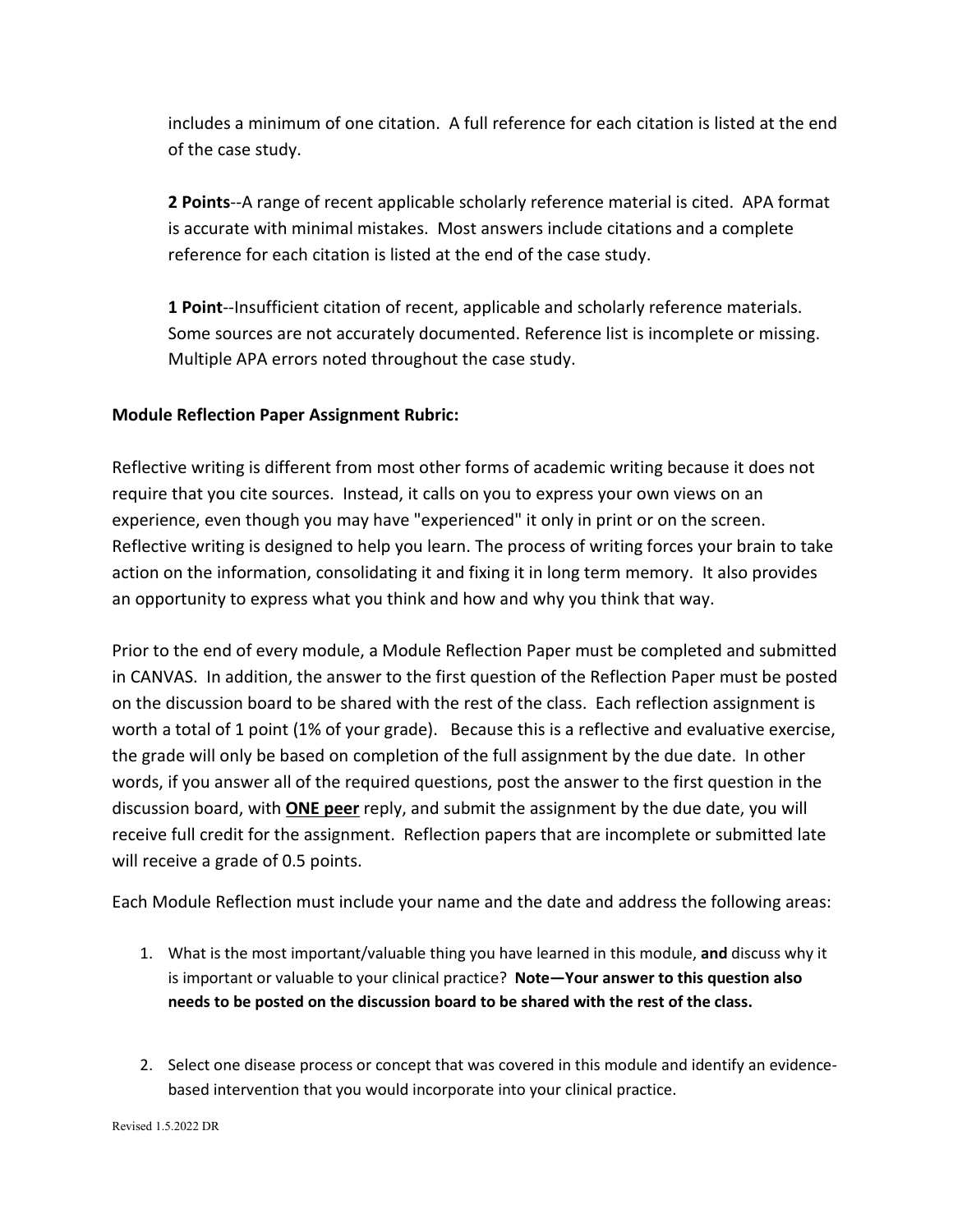3. Is there an area in the module that you are confused about or would like more clarification on?

# **Posting of Grades**

- Grades are posted in the Canvas grade book where you can monitor your status in the class.
- My goal is to provide student feedback on papers and case studies within one week from the assignment due date. Please contact me if you have not heard from me in this period of time.
- IMPORTANT: In addition to general comments and calculation of your assignment grade, I will also provide detailed feedback directly in the body of your paper. Detailed comments on your assignments can be accessed by clicking on the "View Feedback" button. Here is a link to a [quick Canvas Guide](https://community.canvaslms.com/docs/DOC-10542-4212352349) that will show you how to see the detailed comments and annotated feedback. The URL is: [\[https://community.canvaslms.com/docs/DOC-10542-4212352349\]](https://community.canvaslms.com/docs/DOC-10542-4212352349)
- Quiz grades are posted immediately after completion of the quiz. You will be able to see your quiz grade and what you answered correctly immediately after you complete the quiz. You will be able to view full details of what questions you missed and the correct answers after the last date of the quiz.

# **COURSE OUTLINE AND CALENDAR**

# **Module 1: Cellular Pathophysiology**

**January 18, 2022-February 6, 2022**

Module 1 Topics:

- Cellular Adaption, Injury, and Death
- Genetic and Congenital Disorders
- Neoplasia
- Disorders of Red Blood Cells
- Disorders of White Blood Cells and Lymphoid Tissues

Module 1 Objectives:

- 1. Describe cell changes that occur with atrophy, hypertrophy, hyperplasia, metaplasia and dysplasia.
- 2. Compare the pathogenesis and effects of dystrophic and metastatic calcifications.
- 3. Identify the causes and mechanisms of cell injury and death.
- 4. Describe three types of single-gene disorders and their patterns of inheritance.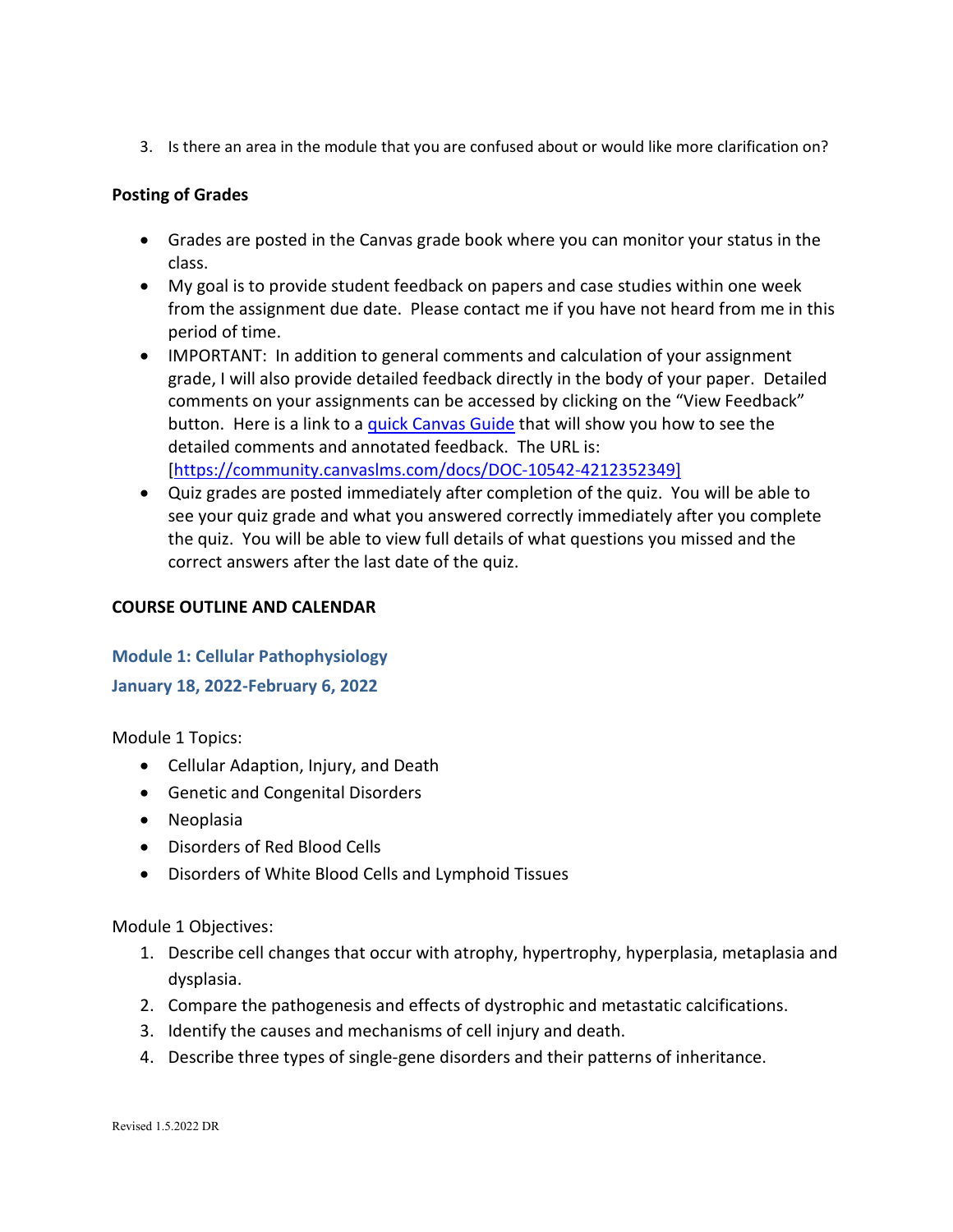- 5. Contrast disorders due to multifactorial inheritance with those caused by single-gene inheritance.
- 6. Describe three patterns of chromosomal breakage and rearrangement.
- 7. Explain how neoplastic growth differs from normal adaptive changes seen in atrophy, hypertrophy, and hyperplasia.
- 8. Describe the phases of the cell cycle.
- 9. Differentiate between benign and malignant neoplasms.
- 10. Describe cancer cell characteristics.
- 11. Explain the process of carcinogenesis.
- 12. Identify the host and environmental risk factors associated with cancer.
- 13. Outline the systemic manifestations of cancer.
- 14. Describe the TNM Classification System for cancer.
- 15. Contrast cancer treatment modalities of surgery, radiation, chemotherapy, hormonal therapy, and biotherapy.
- 16. Describe the manifestations of anemia and their mechanisms.
- 17. Compare characteristics of the red blood cells in acute blood loss, sickle cell disease, iron deficiency anemia and aplastic anemia.
- 18. Describe the different types of white blood cells and structures of the lymphoid system.
- 19. Differentiate between leukopenia, neutropenia, granulocytopenia, and aplastic anemia.
- 20. Discuss the etiology, pathogenesis, and clinical manifestations of malignant lymphoma, acute and chronic leukemia, and multiple myeloma.

Module 1 Assigned Readings:

- Porth's Pathophysiology Chapter 3 (entire chapter)
- Porth's Pathophysiology Chapter 5 (pages 82-97)
- Porth's Pathophysiology Chapter 6 (entire chapter)
- Porth's Pathophysiology Chapter 23 (pages 649-658)
- Porth's Pathophysiology Chapter 24 (entire chapter)

Module 1 Assignments:

- Complete the "Start Here" Orientation Assignments by Sunday, January 23, 2022
- Case Study 1 is due Sunday, January 30, 2022
- Reflection Paper 1 AND Discussion post are due Friday, February 4, 2022
- Quiz 1 AND ONE peer response are due Sunday, February 6, 2022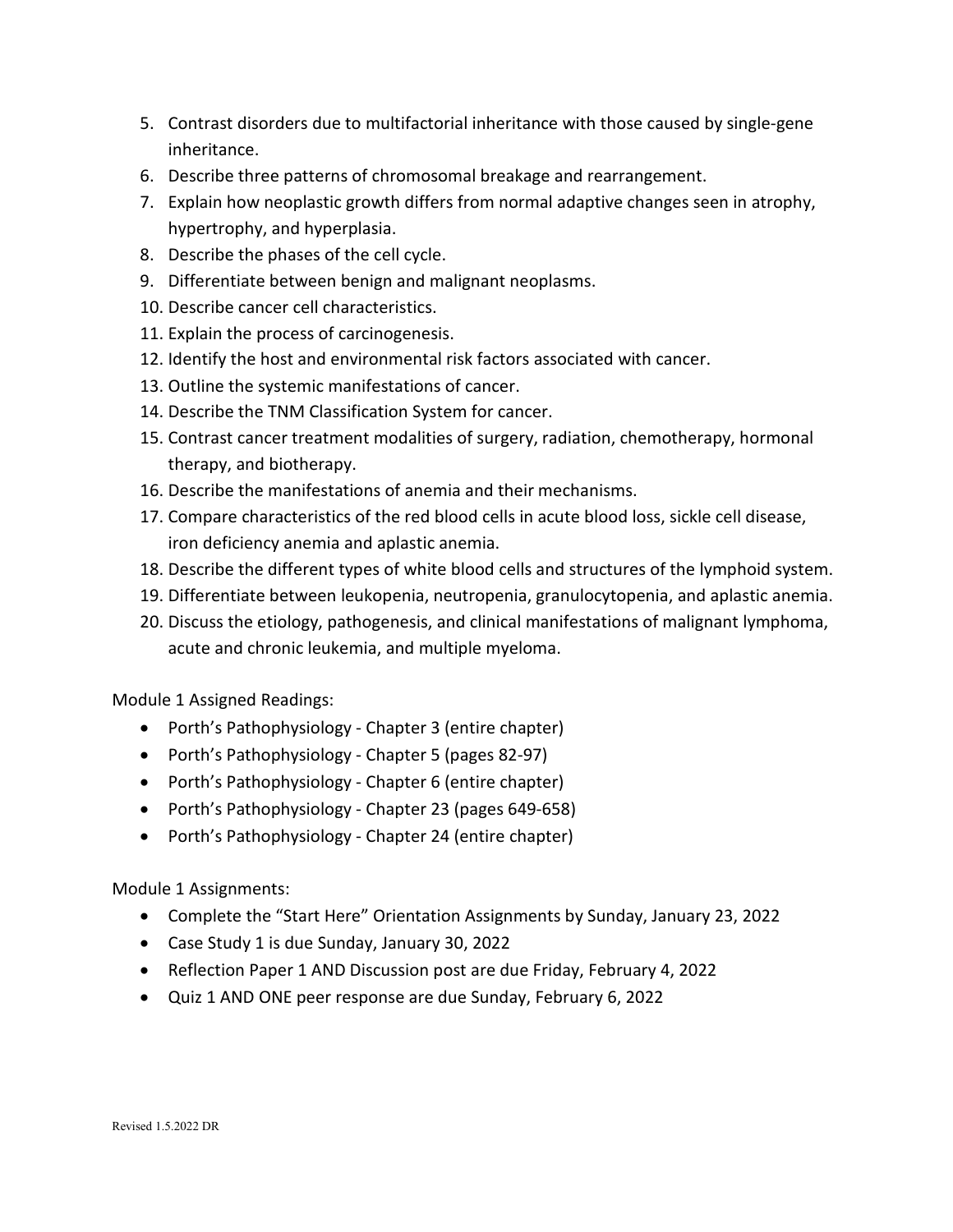# **Module 2: Pathophysiology of Infection, Inflammation and Immunity February 7, 2022- February 27, 2022**

Module 2 Topics:

- Mechanisms of Infectious Disease
- Innate and Adaptive Immunity
- Inflammation, Tissue Repair and Wound Healing
- Disorders of the Immune Response

Module 2 Objectives:

- 1. Define the terms host, infectious disease, colonization, microflora, virulence, pathogen and saprophyte.
- 2. Differentiate between the agents of infectious disease.
- 3. Discuss the epidemiology of infectious disease.
- 4. Describe the states of an infectious disease after the potential pathogen has entered the body.
- 5. List the systemic manifestations of infectious disease.
- 6. Define inflammation.
- 7. Describe the inflammatory process.
- 8. Differentiate between acute and chronic inflammation.
- 9. Identify the clinical manifestations of inflammation.
- 10. Outline the wound healing process through the inflammatory, proliferative, and remodeling phases.
- 11. Discuss factors that affect wound healing.
- 12. Compare and contrast the pathology and clinical manifestations of humoral and cellular immunodeficiency.
- 13. Discuss the possible mechanisms of autoimmune disease.
- 14. Compare and contrast the manifestations and treatment of two different autoimmune diseases.

Module 2 Assigned Readings:

- Porth's Pathophysiology Chapter 10 (pages 247-263)
- Porth's Pathophysiology Chapter 11 (entire chapter)
- Porth's Pathophysiology Chapter 9 (entire chapter)
- Porth's Pathophysiology Chapter 12 (pages 303-312; 327-331)

Module 2 Assignments: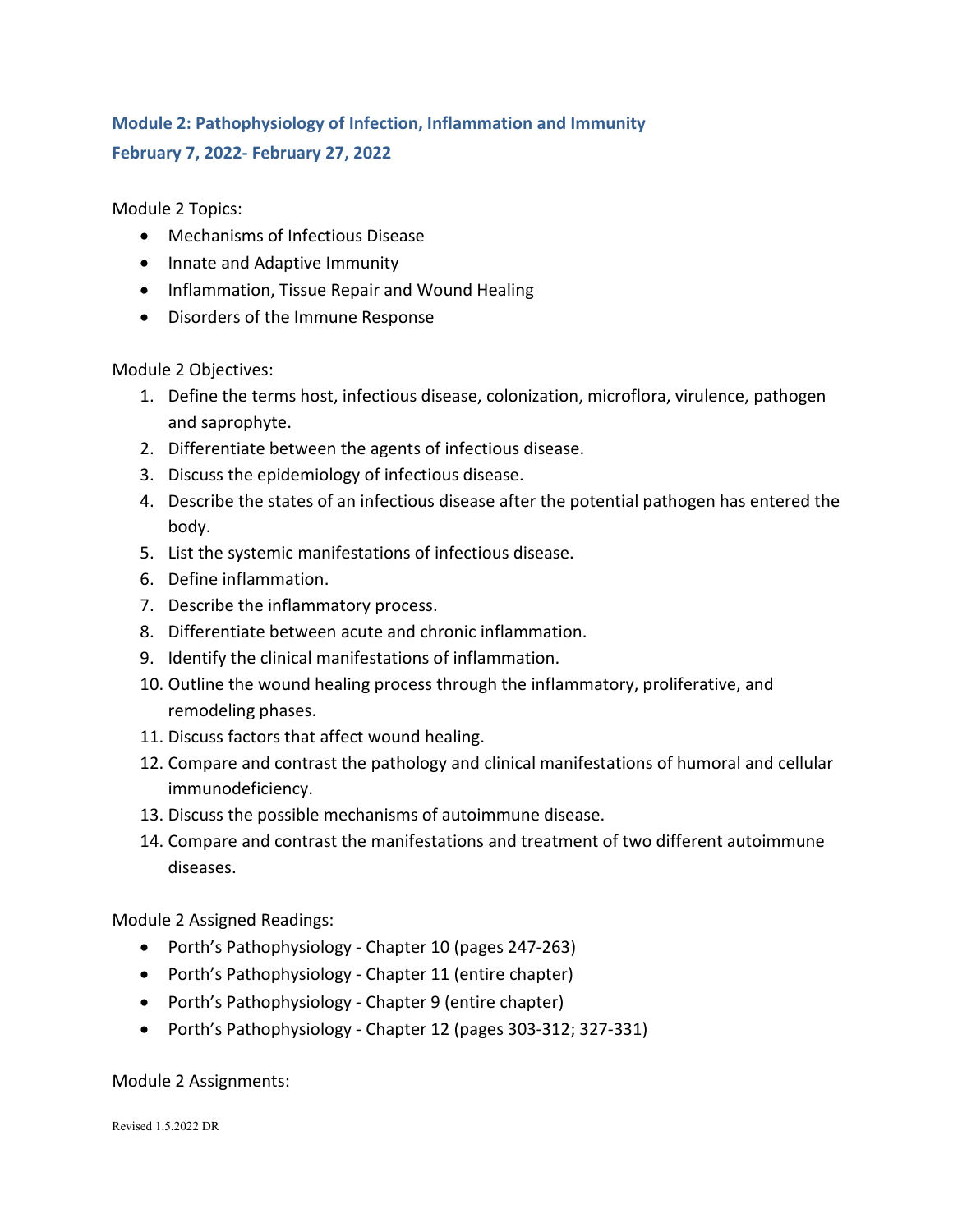- Case Study 2 is due Sunday, February 20, 2022
- Reflection Paper 2 AND Discussion Post are due Friday, February 25, 2022
- Quiz 2 AND ONE peer response are due Sunday, February 27, 2022

**Module 3: Pathophysiology of the Cardiovascular and Respiratory Systems February 28, 2022- March 20, 2022 (Spring Break: 3/14/22-3/18/22)**

Module 3 Topics:

- Structure and Function of the Cardiovascular System
- Disorders of Blood Flow and Blood Pressure Regulation
- Disorders of Cardiac Function and Heart Failure
- Disorders of Ventilation and Gas Exchange

Module 3 Objectives:

- 1. Describe the relationships between blood flow, pressure and resistance.
- 2. Diagram the cardiac cycle and the changes seen in left atrial pressure, left ventricular pressure, aortic pressure, ventricular volume, the ECG, and heart sounds.
- 3. Explain the effects that venous return, cardiac contractility and heart rate have on cardiac output.
- 4. Outline how preload, afterload, cardiac contractility and heart rate impact the heart's ability to increase cardiac output.
- 5. Characterize mechanisms responsible for regulation of blood flow.
- 6. Explain the etiology and pathogenesis of hyperlipidemia.
- 7. Compare and contrast the etiology, risk factors, pathogenesis, clinical manifestations, diagnosis and treatment of atherosclerosis, acute arterial occlusion, atherosclerotic occlusive disease, Burger disease, Raynaud disease, chronic venous insufficiency and venous thrombosis.
- 8. Describe the mechanisms of blood pressure regulation.
- 9. Explain how the renin-angiotensin-aldosterone system, vasopressin, and epinephrine/norepinephrine help contribute to blood pressure regulation.
- 10. Describe the etiology, risk factors, pathogenesis, clinical manifestations, diagnosis and treatment of hypertension.
- 11. Interpret coronary circulation and myocardial oxygen supply and demand.
- 12. Describe the etiology, risk factors, pathogenesis, clinical manifestations, diagnosis and treatment of hypertension.
- 13. Describe the etiology, risk factors, pathogenesis, clinical manifestations, diagnosis and treatment of coronary artery disease.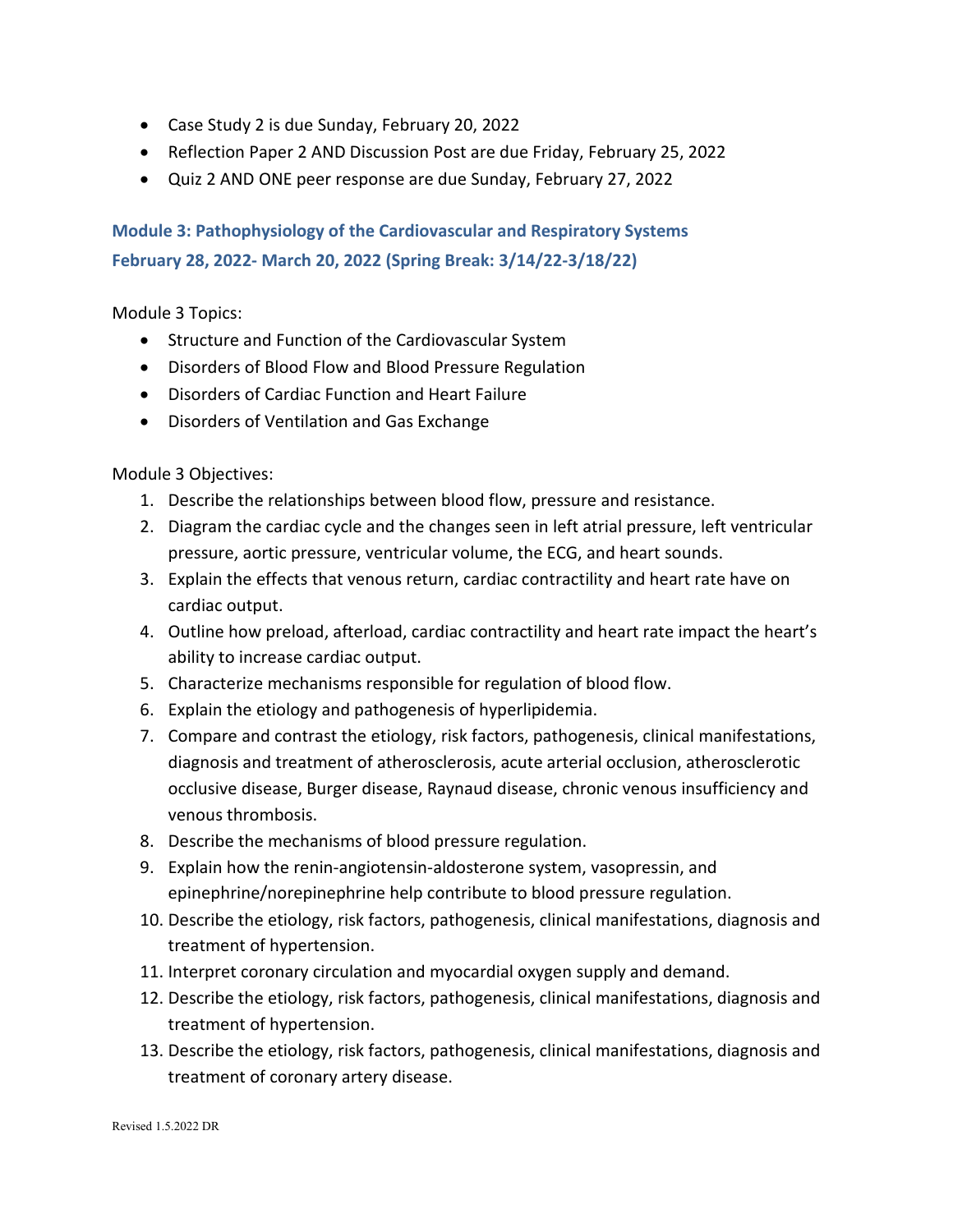- 14. Compare and contrast the etiology, pathogenesis, clinical manifestations, diagnosis and treatment of mitral valve stenosis, mitral valve regurgitation, mitral valve prolapse, aortic valve stenosis, and aortic valve regurgitation.
- 15. Explain how the Frank-Starling mechanism, sympathetic nervous system, reninangiotensin-aldosterone mechanism, and myocardial hypertrophy serve as both adaptive and maladaptive mechanisms in heart failure.
- 16. Outline the etiology, pathogenesis, clinical manifestations, diagnosis and treatment of heart failure.
- 17. Compare and contrast hypoxemia and hypercapnia.
- 18. Describe the etiology, pathogenesis, clinical manifestations, diagnosis and treatment of pleural effusion, hemothorax and pneumothorax.
- 19. Differentiate between obstructive airway disorders and chronic restrictive lung diseases.
- 20. Describe the etiology, risk factors, pathogenesis, clinical manifestations, diagnosis and treatment of asthma, chronic obstructive pulmonary disease and idiopathic pulmonary fibrosis.

Module 3 Assigned Readings:

- Porth's Pathophysiology Chapter 25 (entire chapter)
- Porth's Pathophysiology Chapter 26 (pages 713-730, 731-734, 737-747)
- Porth's Pathophysiology Chapter 27 (pages 758-770, 774-776, 785-804)
- Porth's Pathophysiology Chapter 31 (pages 920-944)

Module 3 Assignments:

- Case Study 3 is due Monday, March 13, 2022
- Reflection Paper AND Discussion post 3 are due Friday, March 25, 2022
- Quiz 3 AND response to ONE peer are due Sunday, March 27, 2022

# **Module 4: Pathophysiology of the Renal, Gastrointestinal, and Hepatobiliary Systems March 28, 2022- April 17, 2022**

Module 4 Topics:

- Structure and Function of the Kidney
- Disorders of Renal Function
- Acute Kidney Injury and Chronic Kidney Disease
- Disorders of Gastrointestinal Function
- Disorders of Hepatobiliary and Exocrine Pancreas Function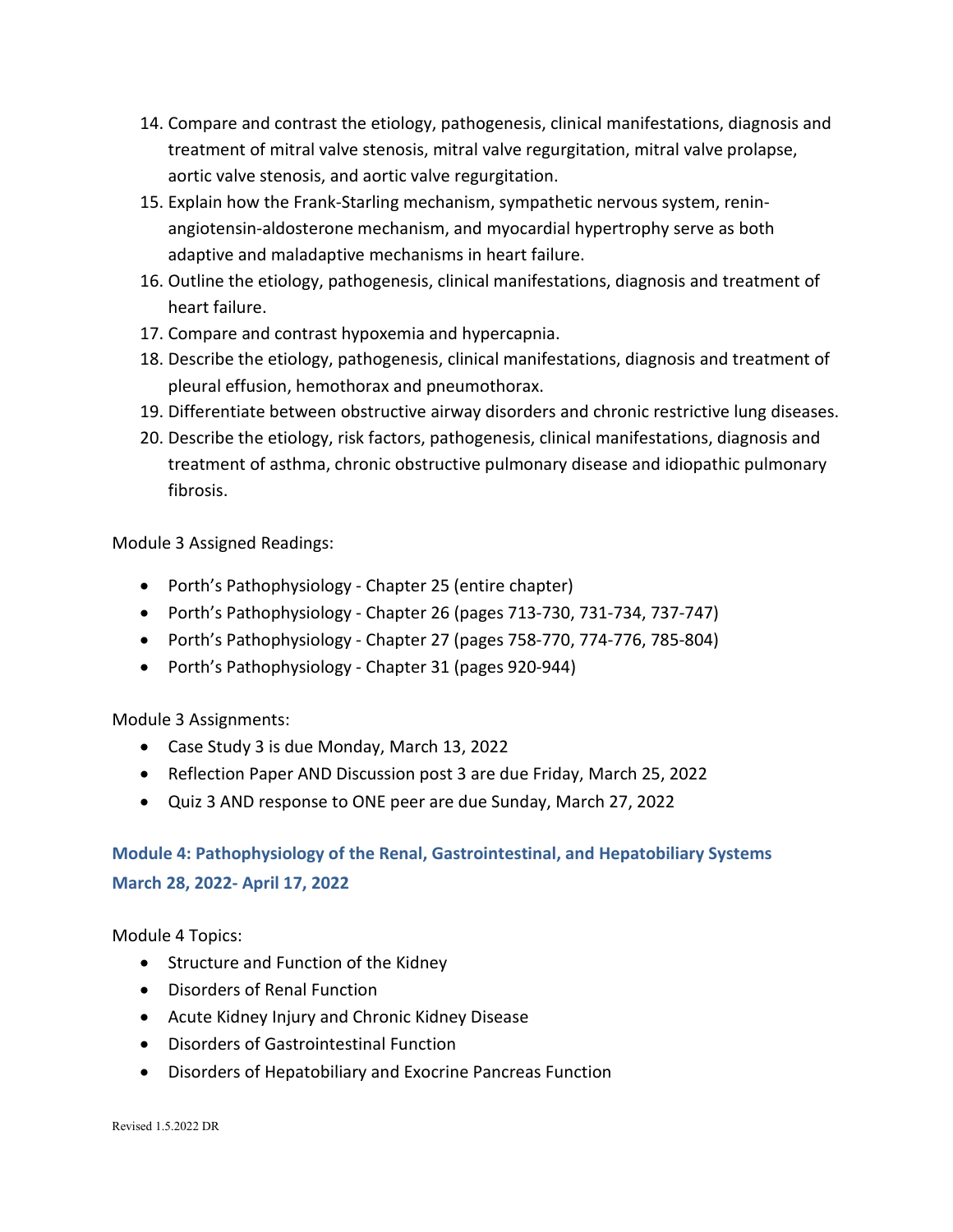Module 4 Objectives:

- 1. Describe the structure and function of the glomerulus and tubular components of the nephron in terms of regulating the composition of the extracellular fluid compartment.
- 2. Explain how the kidney concentrates urine.
- 3. Explain the functions of the kidney.
- 4. Describe the inheritance, pathology, and manifestations of the different types of polycystic kidney disease.
- 5. Identify the causes of urinary tract obstruction.
- 6. Describe the etiology, risk factors, pathogenesis, clinical manifestations, diagnosis and treatment of renal calculi.
- 7. Describe the etiology, risk factors, pathogenesis, clinical manifestations, diagnosis and treatment of Acute Kidney Injury.
- 8. Describe the etiology, risk factors, pathogenesis, clinical manifestations, diagnosis and treatment of Chronic Kidney Disease.
- 9. Explain the physiologic mechanisms underlying the common problems associated with Chronic Kidney Disease, including fluid and electrolyte imbalance, and disorders of bones, skin, sexual function, and disorders of the hematologic, cardiac, immune and neurologic system.
- 10. Relate the pathophysiology of gastroesophageal reflux to measures used in the diagnosis and treatment of the disorder.
- 11. Describe the etiology, risk factors, pathogenesis, clinical manifestations, diagnosis and treatment of Peptic Ulcer Disease.
- 12. Compare and contrast the pathophysiologic processes and manifestations of Crohn disease from Ulcerative Colitis.
- 13. Relate the mechanism of bile formation and elimination to the development of cholestasis.
- 14. Identify the functions of the liver and explain the manifestations of altered function of the liver.
- 15. Compare hepatitis A, B, C, D, and E in terms of source of infection, incubation period, acute disease manifestations and development of chronic disease.
- 16. Describe the physiologic basis for portal hypertension and relate it to the development of ascites, esophageal varices and splenomegaly.
- 17. Describe the etiology, risk factors, pathogenesis, clinical manifestations, diagnosis and treatment of Cirrhosis and liver failure.
- 18. Describe the etiology, risk factors, pathogenesis, clinical manifestations, diagnosis and treatment of cholelithiasis and cholecystitis.
- 19. Describe the etiology, risk factors, pathogenesis, clinical manifestations, diagnosis and treatment of acute and chronic pancreatitis.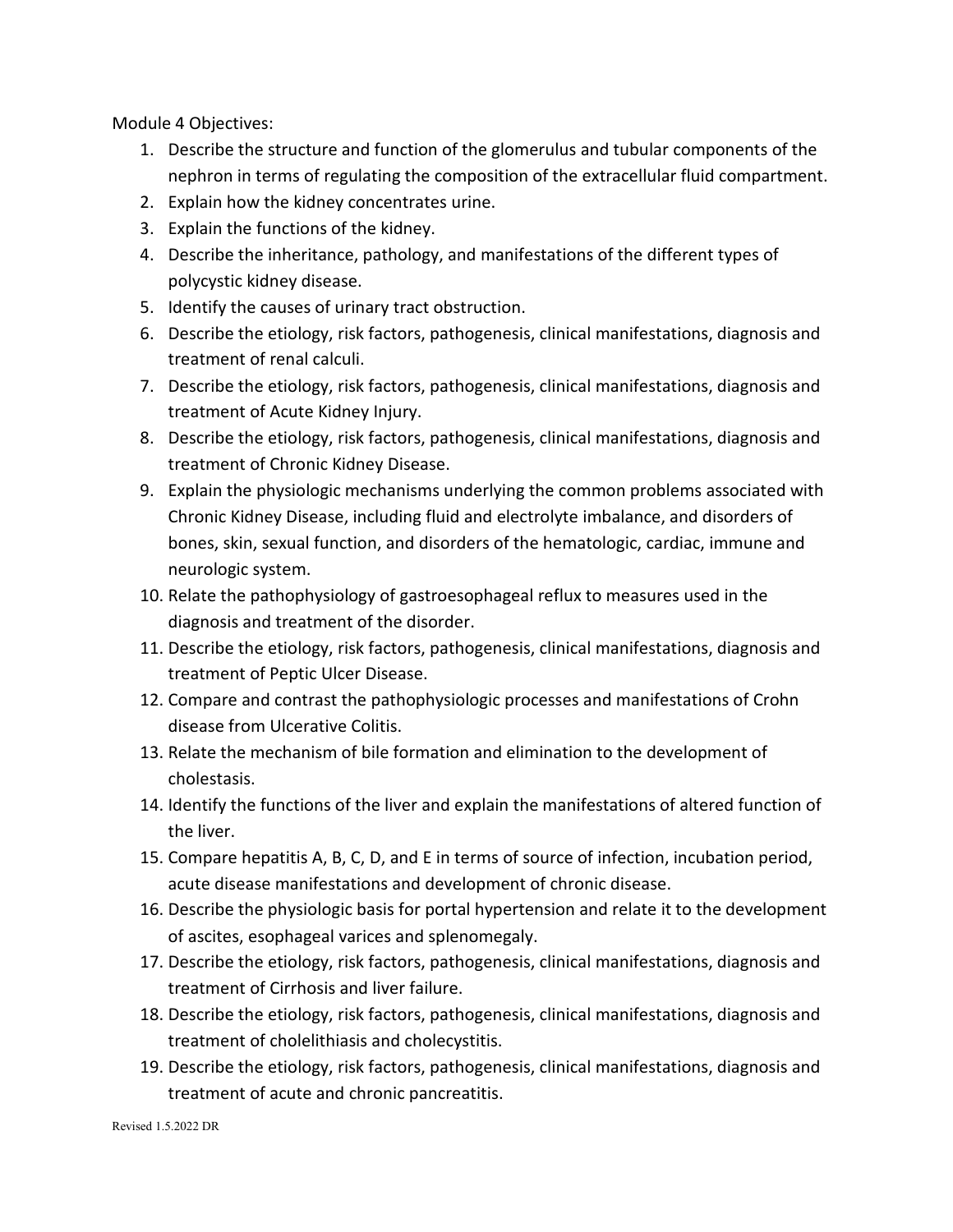Module 4 Assigned Readings:

- Porth's Pathophysiology Chapter 32 (pages 960-976)
- Porth's Pathophysiology Chapter 33 (pages 982-992)
- Porth's Pathophysiology Chapter 34 (entire chapter)
- Porth's Pathophysiology Chapter 37 (pages 1079-1096)
- Porth's Pathophysiology Chapter 38 (pages 1117-1141, 1143-1149)

Module 4 Assignments:

- Case Study 4 is due Sunday, April 10, 2022
- Reflection Paper AND original discussion post are due Friday, April 15, 2022
- Quiz 4 AND ONE peer response are due Sunday, April, 17, 2022

### **Module 5: Pathophysiology of the Nervous System**

### **April 18, 2022- May 13, 2022**

Module 5 Topics:

- Disorders of Motor Function
- Disorders of Brain Function
- Disorders of Memory

Module 5 Objectives:

- 1. Describe the etiology, pathogenesis, clinical manifestations, diagnosis and treatment of muscular dystrophy.
- 2. Describe the etiology, pathogenesis, clinical manifestations, diagnosis and treatment of myasthenia gravis.
- 3. Describe the etiology, pathogenesis, clinical manifestations, diagnosis and treatment of Parkinson disease.
- 4. Describe the etiology, pathogenesis, clinical manifestations, diagnosis and treatment of amyotrophic lateral sclerosis.
- 5. Describe the etiology, pathogenesis, clinical manifestations, diagnosis and treatment of multiple sclerosis.
- 6. Describe the autoregulation of cerebral blood flow.
- 7. Summarize the pathologies of ischemic and hemorrhagic stroke.
- 8. Differentiate between Alzheimer's disease, vascular dementia, frontotemporal dementia, Creutzfeldt-Jakob disease and Lewy body dementia.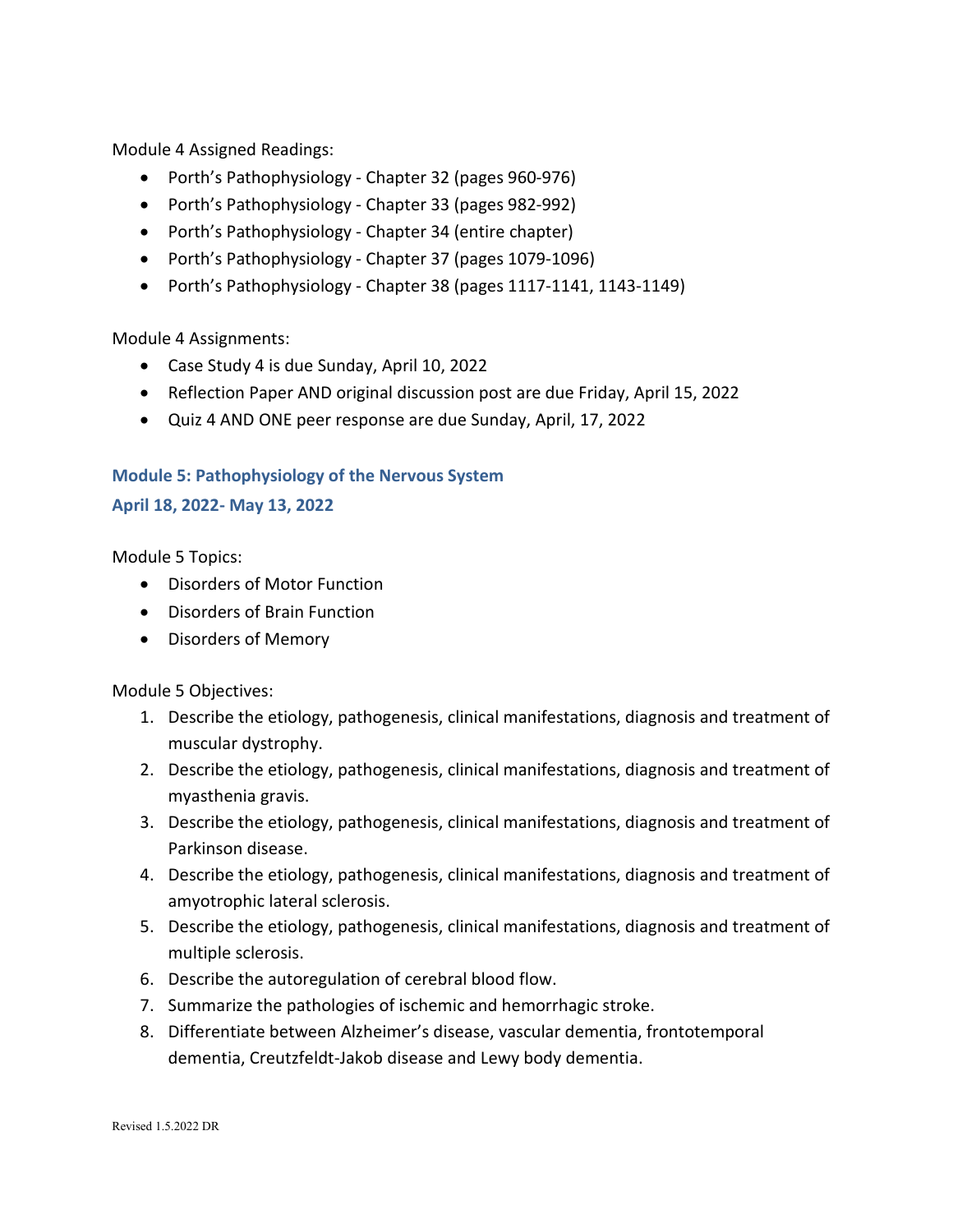9. Describe the etiology, pathogenesis, clinical manifestations, diagnosis and treatment of Alzheimer's disease.

Module 5 Assigned Readings:

- Porth's Pathophysiology Chapter 15 (pages 431-447, 449-458)
- Porth's Pathophysiology Chapter 16 (pages 469-481, 485-494)
- Porth's Pathophysiology Chapter 18 (pages 524-528, 535-540)

### Module 5 Assignments:

- Case Study 5 is due Sunday, May 1, 2022
- Reflection Paper AND Discussion post are due Friday, May 6, 2022
- Quiz 5 AND ONE peer reply are due Sunday, May 8, 2022
- Complete Blue "End of Course Survey" by May 13, 2022

### **Important University Dates for this Course:**

### **January 2022**

January 17, 2022 Martin Luther King, JR Day (University Closed) January 18 (Tuesday) Classes Begin January 20 (Thursday) ADD/DROP/LATE REGISTRATION ENDS (16 week & 1st 8 week classes)

## **February 2022**

February 2 (Wednesday) Deadline to drop 16-week classes with no record

## **March 2022**

March 14-18, 2022 Spring Break (No Classes – Administrative Offices Open) March 25 (Friday) Deadline for Spring Graduation Application for Ceremony Participation

## **April 2022**

April 4 (Monday) Registration Opens for Summer Semester April 8 (Friday) Last Day to Drop 16 Week Classes with a Quit (Q) or a Withdraw (W)

### **May 2022**

May 13 (Friday) Spring Term Ends

## **University Academic Calendar:**

To see additional important university dates and deadlines, please go to the University [Academic Calendar](http://catalog.tamuct.edu/undergraduate_catalog/general-information/academic20calendars20and20final20exam20schedule/) [http://catalog.tamuct.edu/undergraduate\_catalog/generalinformation/academic20calendars20and20final20exam20schedule]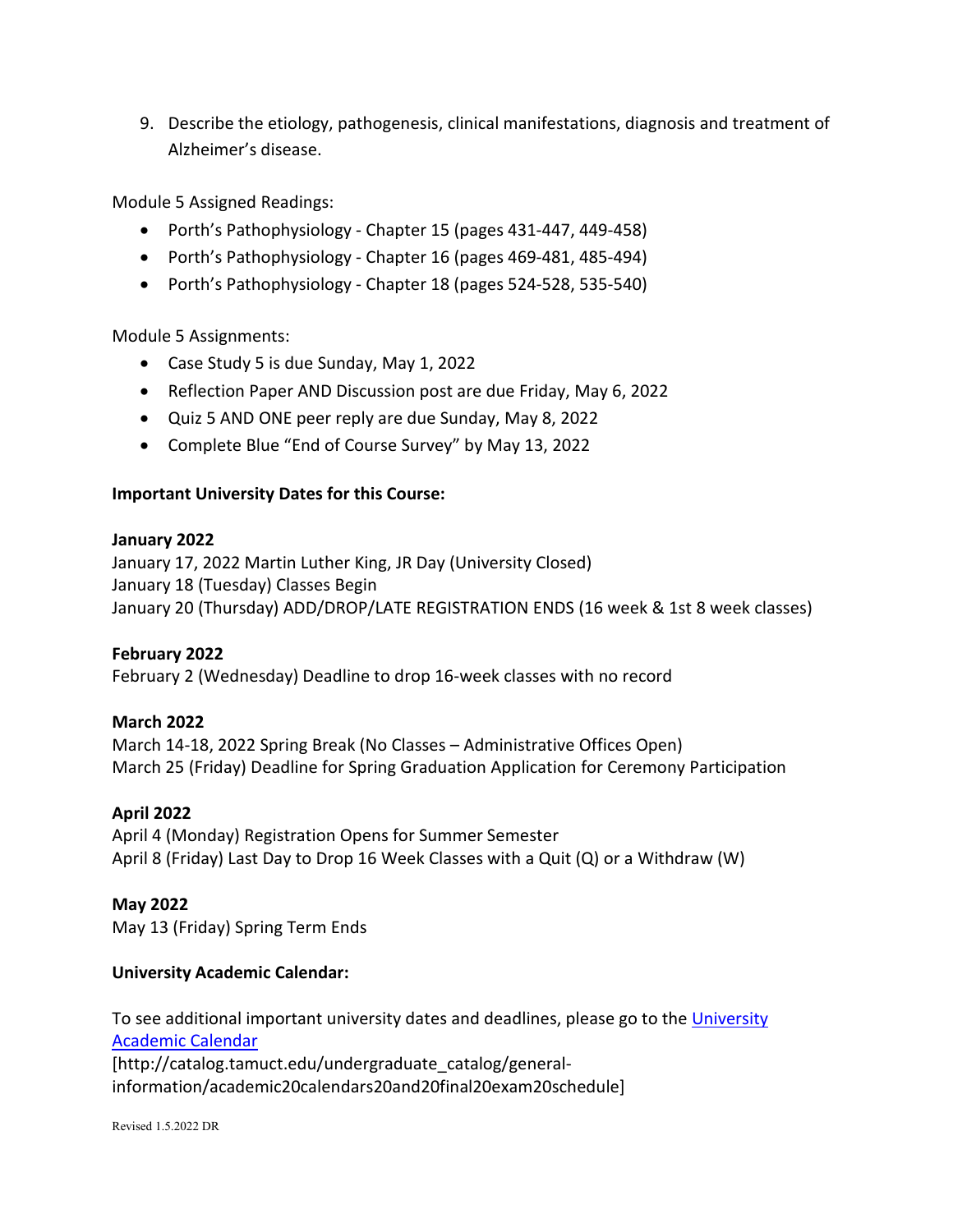## **TECHNOLOGY REQUIREMENTS AND SUPPORT**

### **Technology Requirements**

This course will use the A&M-Central Texas Instructure Canvas learning management system. We strongly recommend the latest versions of Chrome or Firefox browsers. Canvas no longer supports any version of Internet Explorer.

Logon to [A&M-Central Texas Canvas](https://tamuct.instructure.com/) [https://tamuct.instructure.com/] or access Canvas through the **TAMUCT Online link** in myCT [https://tamuct.onecampus.com/]. You will log in through our Microsoft portal.

Username: Your MyCT email address. Password: Your MyCT password

### **Canvas Support**

Use the Canvas Help link, located at the bottom of the left-hand menu, for issues with Canvas. You can select "Chat with Canvas Support," submit a support request through "Report a Problem," or call the Canvas support line: 1-844-757-0953.

For issues related to course content and requirements, contact your instructor.

### **Online Proctored Testing**

A&M-Central Texas uses Proctorio for online identity verification and proctored testing. This service is provided at no direct cost to students. If the course requires identity verification or proctored testing, the technology requirements are: Any computer meeting the minimum computing requirements, plus web camera, speaker, and microphone (or headset). Proctorio also requires the Chrome web browser with their custom plug in.

### **Other Technology Support**

For log-in problems, students should contact Help Desk Central

24 hours a day, 7 days a week

Email: [helpdesk@tamu.edu](mailto:helpdesk@tamu.edu) Phone: (254) 519-5466 [Web Chat:](http://hdc.tamu.edu/) [http://hdc.tamu.edu] *Please let the support technician know you are an A&M-Central Texas student.*

## **UNIVERSITY RESOURCES, PROCEDURES, AND GUIDELINES**

### **Drop Policy**

If you discover that you need to drop this class, you must complete the [Drop Request](https://dynamicforms.ngwebsolutions.com/casAuthentication.ashx?InstID=eaed95b9-f2be-45f3-a37d-46928168bc10&targetUrl=https%3A%2F%2Fdynamicforms.ngwebsolutions.com%2FSubmit%2FForm%2FStart%2F53b8369e-0502-4f36-be43-f02a4202f612) Dynamic Form through Warrior Web.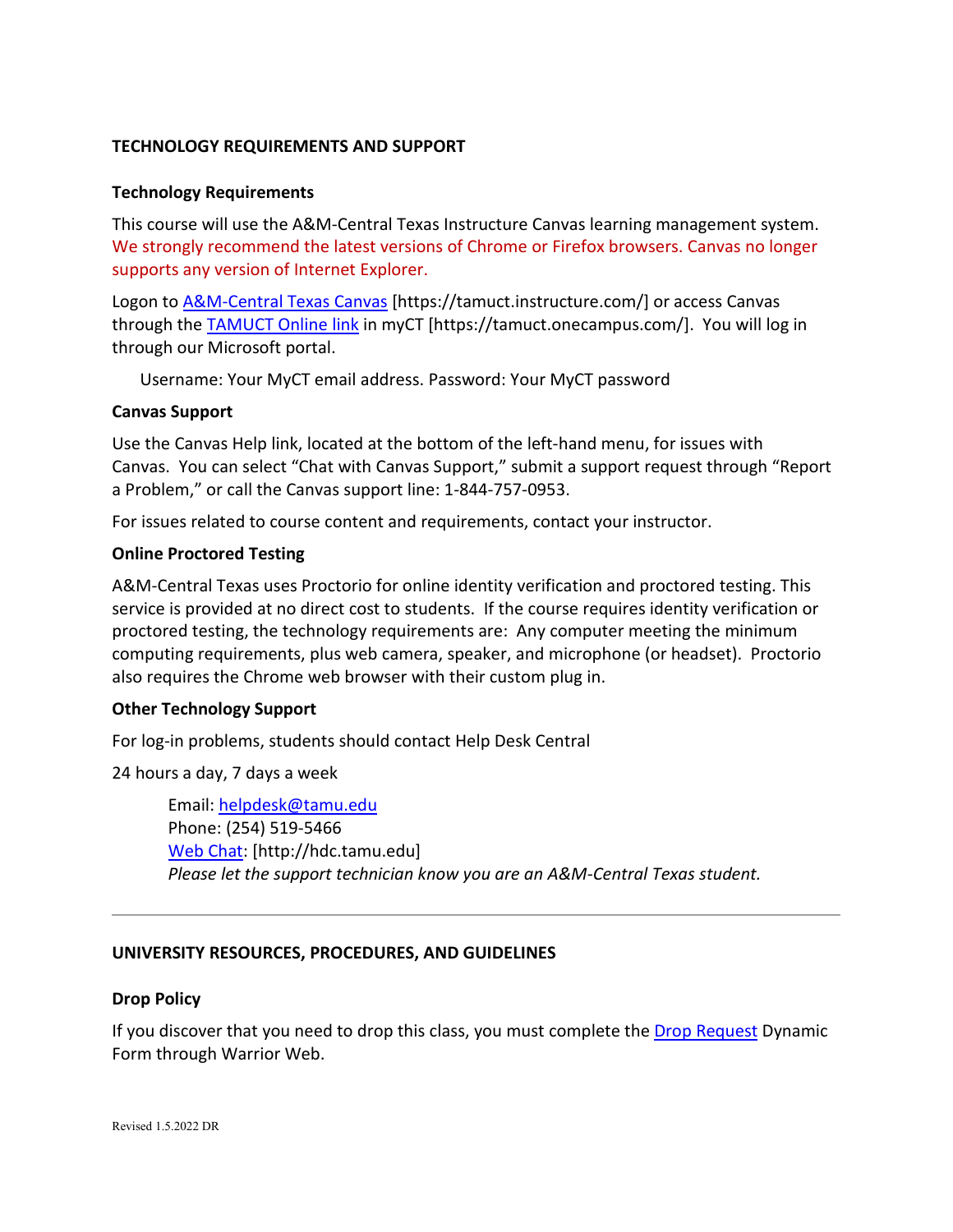[https://dynamicforms.ngwebsolutions.com/casAuthentication.ashx?InstID=eaed95b9-f2be-45f3-a37d-

46928168bc10&targetUrl=https%3A%2F%2Fdynamicforms.ngwebsolutions.com%2FSubmit%2F Form%2FStart%2F53b8369e-0502-4f36-be43-f02a4202f612].

Faculty cannot drop students; this is always the responsibility of the student. The Registrar's Office will provide a deadline on the Academic Calendar for which the form must be completed. Once you submit the completed form to the Registrar's Office, you must go into Warrior Web and confirm that you are no longer enrolled. If you still show as enrolled, FOLLOW-UP with the Registrar's Office immediately. You are to attend class until the procedure is complete to avoid penalty for absence. Should you miss the drop deadline or fail to follow the procedure, you will receive an F in the course, which may affect your financial aid and/or VA educational benefits.

# **Academic Integrity**

Texas A&M University -Central Texas values the integrity of the academic enterprise and strives for the highest standards of academic conduct. A&M-Central Texas expects its students, faculty, and staff to support the adherence to high standards of personal and scholarly conduct to preserve the honor and integrity of the creative community. Academic integrity is defined as a commitment to honesty, trust, fairness, respect, and responsibility. Any deviation by students from this expectation may result in a failing grade for the assignment and potentially a failing grade for the course. Academic misconduct is any act that improperly affects a true and honest evaluation of a student's academic performance and includes, but is not limited to, working with others in an unauthorized manner, cheating on an examination or other academic work, plagiarism and improper citation of sources, using another student's work, collusion, and the abuse of resource materials. All academic misconduct concerns will be referred to the university's Office of Student Conduct. Ignorance of the university's standards and expectations is never an excuse to act with a lack of integrity. When in doubt on collaboration, citation, or any issue, please contact your instructor before taking a course of action.

For more [information regarding the Student Conduct process,](https://nam04.safelinks.protection.outlook.com/?url=https%3A%2F%2Fwww.tamuct.edu%2Fstudent-affairs%2Fstudent-conduct.html&data=04%7C01%7Clisa.bunkowski%40tamuct.edu%7Ccfb6e486f24745f53e1a08d910055cb2%7C9eed4e3000f744849ff193ad8005acec%7C0%7C0%7C637558437485252160%7CUnknown%7CTWFpbGZsb3d8eyJWIjoiMC4wLjAwMDAiLCJQIjoiV2luMzIiLCJBTiI6Ik1haWwiLCJXVCI6Mn0%3D%7C1000&sdata=yjftDEVHvLX%2FhM%2FcFU0B99krV1RgEWR%2BJ%2BhvtoR6TYk%3D&reserved=0) [https://www.tamuct.edu/student-affairs/student-conduct.html].

If you know of potential honor violations by other students, you may [submit a report,](https://nam04.safelinks.protection.outlook.com/?url=https%3A%2F%2Fcm.maxient.com%2Freportingform.php%3FTAMUCentralTexas%26layout_id%3D0&data=04%7C01%7Clisa.bunkowski%40tamuct.edu%7Ccfb6e486f24745f53e1a08d910055cb2%7C9eed4e3000f744849ff193ad8005acec%7C0%7C0%7C637558437485262157%7CUnknown%7CTWFpbGZsb3d8eyJWIjoiMC4wLjAwMDAiLCJQIjoiV2luMzIiLCJBTiI6Ik1haWwiLCJXVCI6Mn0%3D%7C1000&sdata=CXGkOa6uPDPX1IMZ87z3aZDq2n91xfHKu4MMS43Ejjk%3D&reserved=0) [https://cm.maxient.com/reportingform.php?TAMUCentralTexas&layout\_id=0].

# **Academic Accommodations**

Revised 1.5.2022 DR At Texas A&M University-Central Texas, we value an inclusive learning environment where every student has an equal chance to succeed and has the right to a barrier-free education. The Office of Access and Inclusion is responsible for ensuring that students with a disability receive equal access to the university's programs, services and activities. If you believe you have a disability requiring reasonable accommodations please contact the Office of Access and Inclusion, WH-212; or call (254) 501-5836. Any information you provide is private and confidential and will be treated as such.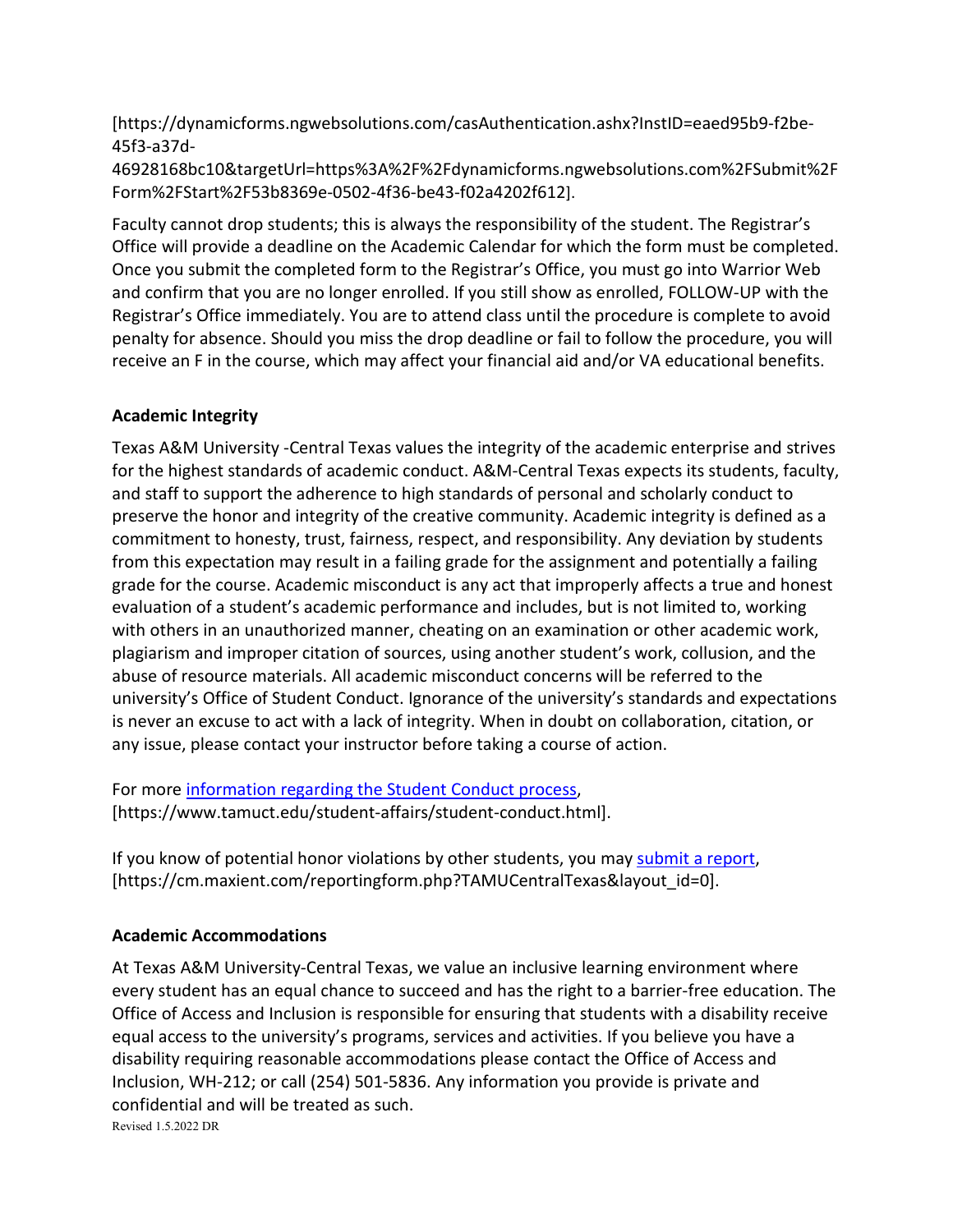For more information please visit our **Access & Inclusion** Canvas page (log-in required) [https://tamuct.instructure.com/courses/717]

# **Important information for Pregnant and/or Parenting Students**

Texas A&M University-Central Texas supports students who are pregnant and/or parenting. In accordance with requirements of Title IX and related guidance from US Department of Education's Office of Civil Rights, the Dean of Student Affairs' Office can assist students who are pregnant and/or parenting in seeking accommodations related to pregnancy and/or parenting. Students should seek out assistance as early in the pregnancy as possible. For more information, please visit [Student Affairs](https://www.tamuct.edu/student-affairs/pregnant-and-parenting-students.html) [https://www.tamuct.edu/student-affairs/pregnantand-parenting-students.html]. Students may also contact the institution's Title IX Coordinator. If you would like to read more about thes[e requirements and guidelines](http://www2.ed.gov/about/offices/list/ocr/docs/pregnancy.pdf) online, please visit the website [http://www2.ed.gov/about/offices/list/ocr/docs/pregnancy.pdf].

Title IX of the Education Amendments Act of 1972 prohibits discrimination on the basis of sex and gender–including pregnancy, parenting, and all related conditions. A&M-Central Texas is able to provide flexible and individualized reasonable accommodation to pregnant and parenting students. All pregnant and parenting students should contact the Associate Dean in the Division of Student Affairs at (254) 501-5909 to seek out assistance. Students may also contact the University's Title IX Coordinator.

## **Tutoring**

Tutoring is available to all A&M-Central Texas students, on a remote online basis. Visit the Academic Support Community in Canvas to view schedules and contact information. Subjects tutored on campus include Accounting, Advanced Math, Biology, Finance, Statistics, Mathematics, and Study Skills. Student success coaching is available online upon request.

If you have a question regarding tutor schedules, need to schedule a tutoring session, are interested in becoming a tutor, success coaching, or have any other question, contact Academic Support Programs at (254) 501-5836, visit the Office of Student Success at 212F Warrior Hall, or by emailing studentsuccess@tamuct.edu .

Chat live with a tutor 24/7 for almost any subject from on your computer! Tutor.com is an online tutoring platform that enables A&M-Central Texas students to log in and receive online tutoring support at no additional cost. This tool provides tutoring in over 40 subject areas except writing support. Access Tutor.com through Canvas.

## **University Writing Center**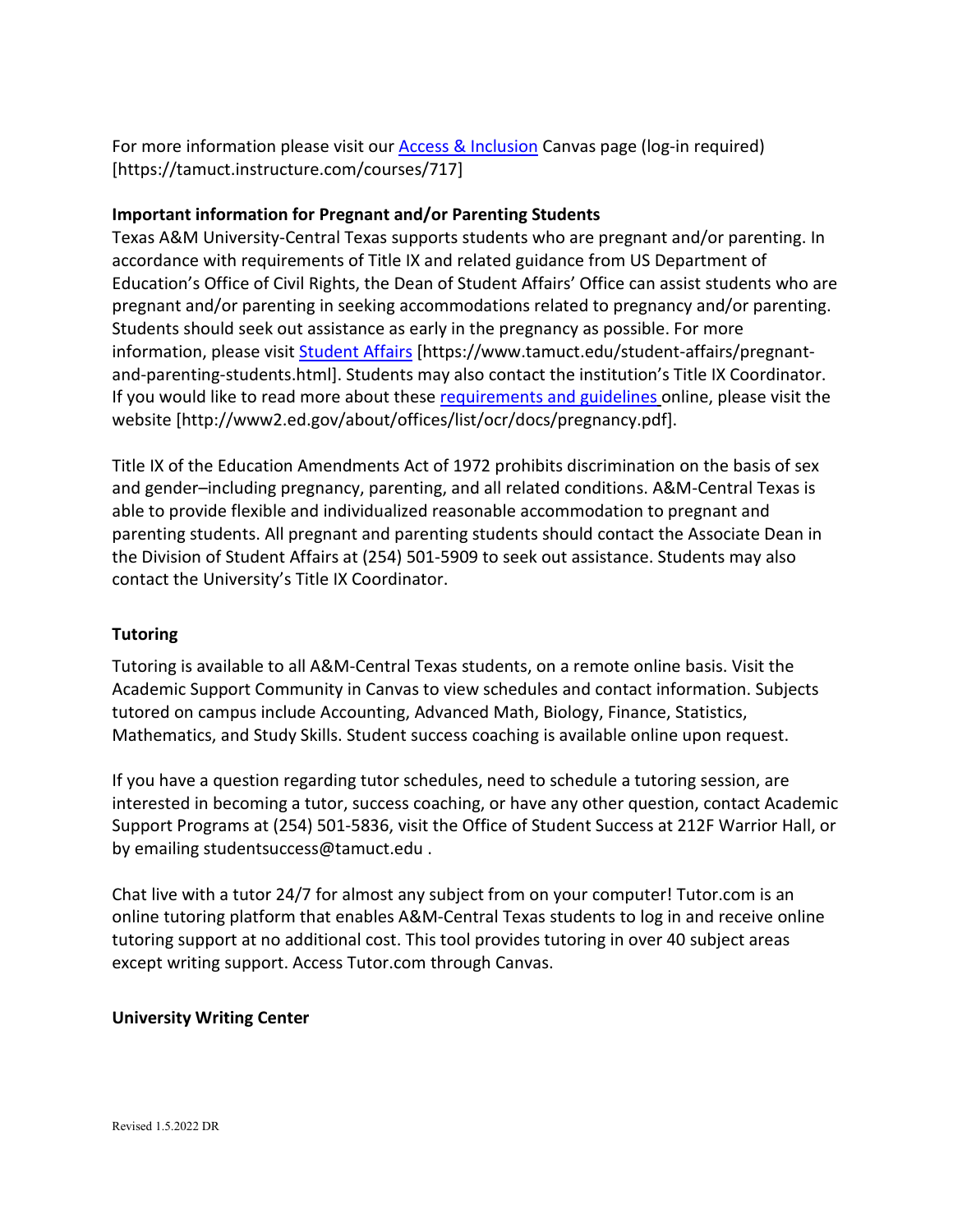University Writing Center: Located in Warrior Hall 416, the University Writing Center (UWC) at Texas A&M University–Central Texas (A&M–Central Texas) is a free service open to all A&M– Central Texas students. For the Fall 2021 semester, the hours of operation are from 10:00 a.m.- 5:00 p.m. Monday thru Thursday in Warrior Hall 416 (with online tutoring available every hour as well) with satellite hours available online only Monday thru Thursday from 6:00-9:00 p.m. and Saturday 12:00-3:00 p.m.

Tutors are prepared to help writers of all levels and abilities at any stage of the writing process. While tutors will not write, edit, or grade papers, they will assist students in developing more effective composing practices. By providing a practice audience for students' ideas and writing, our tutors highlight the ways in which they read and interpret students' texts, offering guidance and support throughout the various stages of the writing process. In addition, students may work independently in the UWC by checking out a laptop that runs the Microsoft Office suite and connects to WIFI, or by consulting our resources on writing, including all of the relevant style guides. Whether you need help brainstorming ideas, organizing an essay, proofreading, understanding proper citation practices, or just want a quiet place to work, the UWC is here to help!

Students may arrange a one-to-one session with a trained and experienced writing tutor by making an appointment via WCOnline at https://tamuct.mywconline.com/. In addition, you can email Dr. Bruce Bowles Jr. at bruce.bowles@tamuct.edu if you have any questions about the UWC, need any assistance with scheduling, or would like to schedule a recurring appointment with your favorite tutor by making an appointment via WCOnline at https://tamuct.mywconline.com/. In addition, you can email Dr. Bruce Bowles Jr. at bruce.bowles@tamuct.edu if you have any questions about the UWC, need any assistance with scheduling, or would like to schedule a recurring appointment with your favorite tutor.

## **University Library**

The University Library provides many services in support of research across campus and at a distance. We offer over 200 electronic databases containing approximately 400,000 eBooks and 82,000 journals, in addition to the 96,000 items in our print collection, which can be mailed to students who live more than 50 miles from campus. Research guides for each subject taught at A&M-Central Texas are available through our website to help students navigate these resources. On campus, the library offers technology including cameras, laptops, microphones, webcams, and digital sound recorders.

Research assistance from a librarian is also available 24 hours a day through our online chat service, and at the reference desk when the library is open. Research sessions can be scheduled for more comprehensive assistance, and may take place virtually through WebEx, Microsoft Teams or in-person at the library. Assistance may cover many topics, including how to find articles in peer-reviewed journals, how to cite resources, and how to piece together research for written assignments.